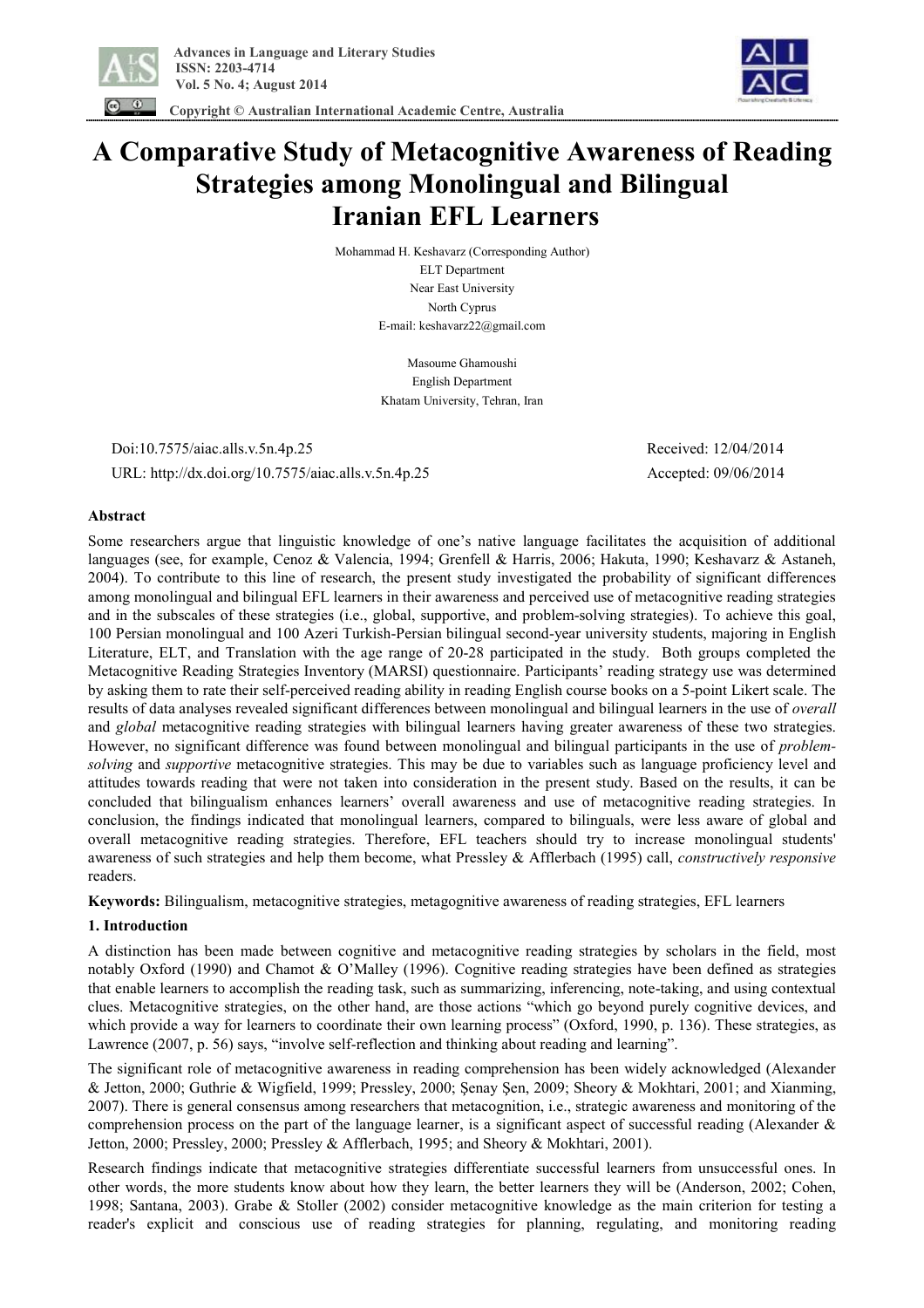#### **ALLS 5(4):25-32, 2014** 26

comprehension. Also research studies conducted in both L1 and L2 contexts point to the fact that language learners' metacognitive awareness can potentially lead to effective reading strategies (Carrell, Pharis, & Liberto, 1989).

Another factor that may have an impact on learners' strategy use and awareness is whether they are monolingual or bilingual. Some researchers argue that knowing more than one language facilitates the acquisition of additional languages (Cenoz & Valencia, 1994; Grenfell & Harris, 2006; Hakuta, 1990; Keshavarz & Astaneh, 2004). For example, Hakuta (1990) asserted that "bilingualism can lead to superior performance on a variety of intellectual skills" (p.7). Grenfell & Harris (2006) also state that bilinguals have greater linguistic knowledge of the way different language systems work. Cenoz & Valencia (1994, p .205) conclude that "positive transfer of Basque and Spanish skills to the third language (i.e., English) is more likely to occur in the case of bilingual subjects :the knowledge of the two languages provides them with more resources." With regard to the acquisition of specific components of the target language, such as vocabulary and grammar, some studies (Keshavarz & Astaneh, 2004; Klein, 1995; Zobl, 1993) suggest that bilingual learners outperform monolingual learners of second or foreign languages.

A large number of studies (e.g., Block, 1992; Hong-Nam & Leavell, 2007; Moreno & DiVesta, 1991; Lawrence, 2007; Padron, Knight, & Waxman, 1986; Padron & Waxman, 2001; and Tuncer, 2009) have also been conducted on the differences in strategy use among bilingual and monolingual EFL learners. Block (1992), for instance, investigated the reading strategies of 14 Chinese-Spanish bilingual learners of English and 11 monolingual English-speaking university students. The results of this study indicated that proficient bilingual learners outperformed their less proficient peers in the use of cognitive and metacognitive reading strategies, but the monolingual readers used these strategies more often than both bilingual groups .Hardin (2001) also found that Spanish-English bilingual participants in his study transferred strategic behaviors from Spanish to English and vice-versa irrespective of their proficiency level. However, proficiency level of the participants had an impact on their use of learning strategies. That is, the high-proficiency group considered reading as a meaning-making activity and made use of reading strategies such as rereading and paraphrasing in both languages, while the lowest proficiency group concentrated more on mechanical aspects of reading.

Maghsudi & Talebi (2009) investigated the effect of bilinguality on the awareness and use of cognitive, metacognitive, and total cognitive/metacognitive strategies with regard to the participants' proficiency levels. The participants comprised 157 male and female first year pre-university students from private and state colleges in Mysore, India, where English is the medium of instruction. The findings of this study pointed to the fact that bilingual learners gained significantly higher scores than monolingual students in the awareness and use of the aforementioned strategies. The researchers also found that highly proficient students scored significantly higher than low-proficient learners, however the interaction effect between linguality and proficiency level was not significant in the awareness and perceived use of these strategies.

Tuncer (2009) compared the use of language learning strategies by 246 male and female monolingual and bilingual EFL learners at Mersin University, taking into consideration the role of gender and language proficiency of the learners. The results of this study show that of these three variables only bilinguality had a significant effect on the use of language learning strategies.

The findings of the studies outlined above indicate that further research needs to be done on the relationship between learners' linguality and metacognitive awareness in different EFL contexts. Therefore, to make a contribution to the field, the present study seeks to answer the following research questions:

- 1. Are there any significant differences between monolingual and bilingual EFL learners' *overall awareness of metacognitive reading strategies* (henceforth MRSs)?
- 2. Are there any significant differences between monolingual and bilingual EFL learners' awareness of *global* MRSs?
- 3. Are there any significant differences between monolingual and bilingual EFL learners' awareness of *problem-solving* MRSs?
- 4. Are there any significant differences between monolingual and bilingual EFL learners' awareness of *supportive* MRSs?

#### **2. Method**

## *2.1 Participants*

100 Persian monolingual and 100 Azeri-Persian bilingual second-year university students with the age range of 20-28 participated in this study. They were majoring in English literature, ELT, or translation. The selection of the participants was based on their accessibility (i.e., convenience sampling). The Persian monolingual sample was selected from Karaj Islamic Azad University and the bilingual participants were chosen from Tabriz Islamic Azad University. The home language of bilingual participants is Azeri Turkish, and Persian is the official language of the country and the medium of instruction nationwide at all educational levels. However, for students majoring in English literature, translation and ELT at universities in Iran, English is the medium of instruction.

#### *2.2 Instrumentation*

To collect the required data, Metacognitive Awareness of Reading Strategies Inventory (MARSI), developed by Mokhtari & Reichard (2002) in English (see the Appendix), was used. The subscales of MARSI include global, problem-solving, and supportive strategies. Global strategies have been defined by the authors as "a set of generalized, intentional reading strategies oriented toward a global analysis of text that aim at setting the stage for the reading act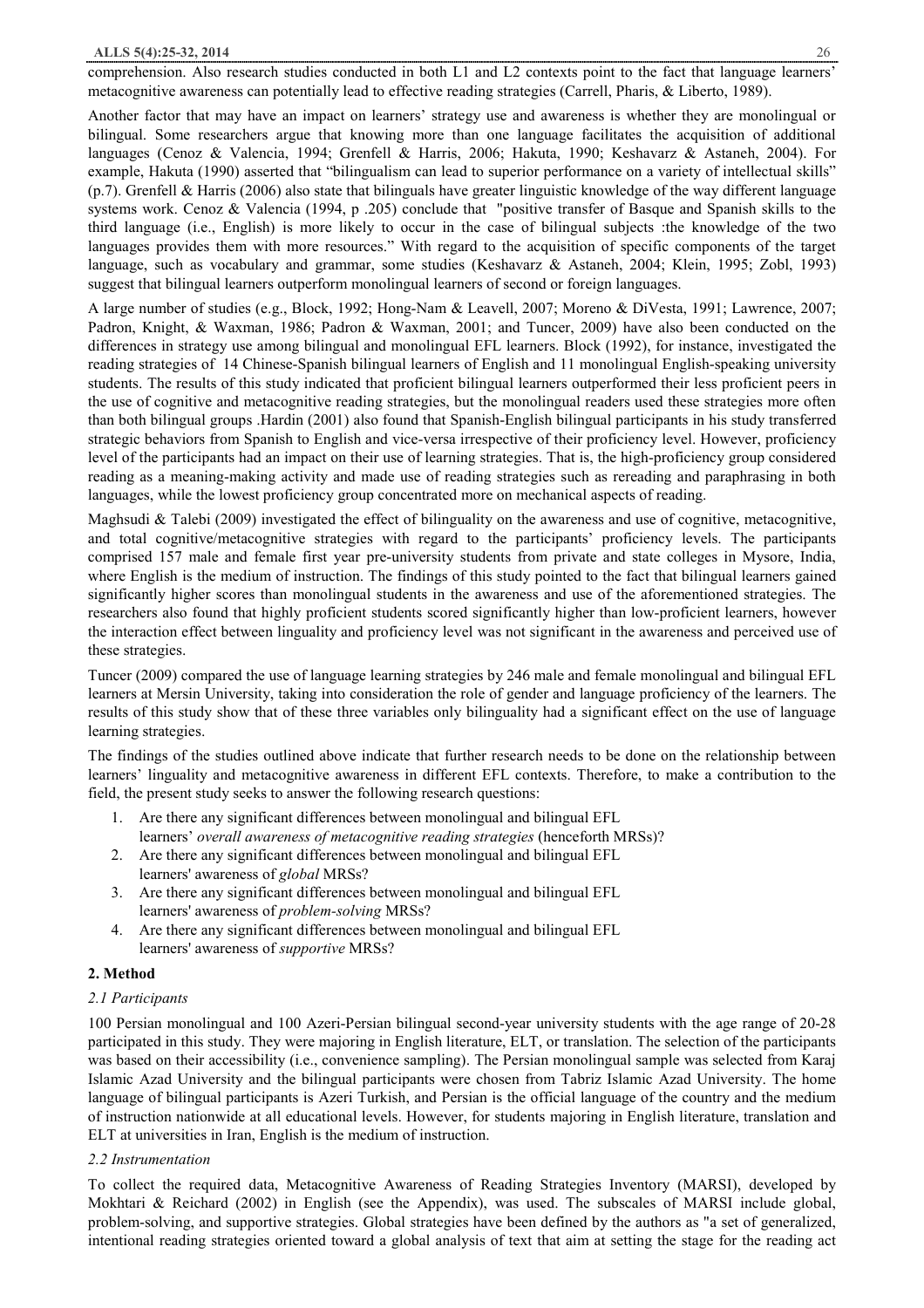#### **ALLS 5(4):25-32, 2014** 27

(e.g., setting purpose for reading, making prediction)" (Mokhtari & Reichard, 2002, p.252). They have also defined problem-solving strategies as "localized, focused strategies which appear to be oriented toward solving problems when a text becomes difficult to read" (p.252). Similarly, Mokhtari & Reichard (2002) have defined supportive strategies as "those that involve use of outside reference materials, taking notes, and other practical strategies that might be described as functional or support strategies" (p.253).

 Keshavarz & Assar (2009) translated MARSI into Persian. They measured the reliability index of the translated MARSI by applying the Cronbach alpha formula, which was found to be 0.79. To further ensure the reliability of the translated version of MARSI for the purposes of the present study, a pilot study was conducted in which 30 students participated. The reliability of the pilot study was 0.77, using Cronbach alpha formula.

# *2.3 Design*

Due to the nature of the study, correlational design was chosen. In the present study, learners' linguality was considered as the independent variable and their awareness of MRSs as the dependent variable.

# *2.4 Procedure*

# *2.4.1 Administration of the instrument*

Before administering the MARSI questionnaire, the participants were provided with a brief overview of the purpose of the study as well as the description of the instrument. The participants were instructed to read each of the 30 statements in the MARSI questionnaire and mark the number which best described their perceived use of the strategies, described in the statements using a Likert scale ranging from 1 to 5. The participants were also assured that their responses will be kept confidential and their performance will not have any effect on their final exam scores.

From the population of monolinguals and bilinguals some students were eliminated because they had not properly completed their questionnaires.

# *2.4.2 The Scoring Procedure*

For scoring the MARSI questionnaire, the procedure proposed by Mokhtari & Reichard (2002) was utilized. First, the items were unscrambled according to the inventory scoring rubric. Then, a score was assigned to each answer, which ranged from 1 to 5: never or almost never=1, only occasionally=2, sometimes=3, usually=4, and always or almost always=5. Then, the scores for all items were added up and an ultimate score was calculated. The range of scores for this scale (i.e., overall use of metacognitive reading strategies) was between 30 to150.

Next, the unscrambled items were divided into three categories according to the scoring rubric. These three subscales showed three different kinds of Metacognitive Reading Strategies. The first subscale (Global Reading Strategies) consisted of 13 items, the second one (Problem-Solving Strategies) 8 items, and the third subscale (Supportive Strategies) comprised 9 items.

After adding up the scores for each subscale their mean was calculated and a T-test was run, using SPSS, Version 16.0.

# **3. Results**

To answer the first research question, whether there is any significant difference between monolingual and bilingual EFL learners' *overall awareness of MRSs*, an Independent Samples T-test was run. Table 1 displays the results.

|              | Table 1. Independent sample T-test for overall awareness of MRSs |                 |             |       |      |         |                              |                              |            |                   |                         |
|--------------|------------------------------------------------------------------|-----------------|-------------|-------|------|---------|------------------------------|------------------------------|------------|-------------------|-------------------------|
|              |                                                                  |                 | Linguality  |       | N    | Mean    |                              | Std. Deviation<br>Std. Error |            |                   |                         |
|              |                                                                  |                 |             |       | Mean |         |                              |                              |            |                   |                         |
|              | Overall<br><b>MRSs</b>                                           |                 | Monolingual |       | 100  | 3.5412  |                              | .30723                       | .03072     |                   |                         |
|              |                                                                  |                 |             |       |      |         |                              |                              |            |                   |                         |
|              |                                                                  |                 |             |       | 100  | 3.6783  |                              | .35258                       | .03526     |                   |                         |
|              |                                                                  |                 | Bilingual   |       |      |         |                              |                              |            |                   |                         |
|              | <b>Independent Samples Test</b>                                  |                 |             |       |      |         |                              |                              |            |                   |                         |
|              |                                                                  | Levene's Test   |             |       |      |         | t-test for Equality of Means |                              |            |                   |                         |
|              |                                                                  | for Equality of |             |       |      |         |                              |                              |            |                   |                         |
|              |                                                                  | Variances       |             |       |      |         |                              |                              |            |                   |                         |
|              |                                                                  | F               | Sig.        | t     |      | df      | Sig.                         | Mean                         | Std. Error |                   | 95% Confidence Interval |
|              |                                                                  |                 |             |       |      |         | $(2-tailed)$                 | Differenc                    | Difference | of the Difference |                         |
|              |                                                                  |                 |             |       |      |         |                              | e                            |            | Lower             | Upper                   |
|              | Equal                                                            | 3.575           | .060        |       |      | 198     | .004                         | $-013710$                    | .04677     | $-22932$          | $-0.4488$               |
|              | variances                                                        |                 |             | 2.932 |      |         |                              |                              |            |                   |                         |
|              | assumed                                                          |                 |             |       |      |         |                              |                              |            |                   |                         |
| Overall      | Equal                                                            |                 |             |       |      | 1.948E2 | .004                         | $-013710$                    | 0.04677    | $-.22933$         | $-.04487$               |
| <b>MARSI</b> | variances not                                                    |                 |             | 2.932 |      |         |                              |                              |            |                   |                         |
|              | assumed                                                          |                 |             |       |      |         |                              |                              |            |                   |                         |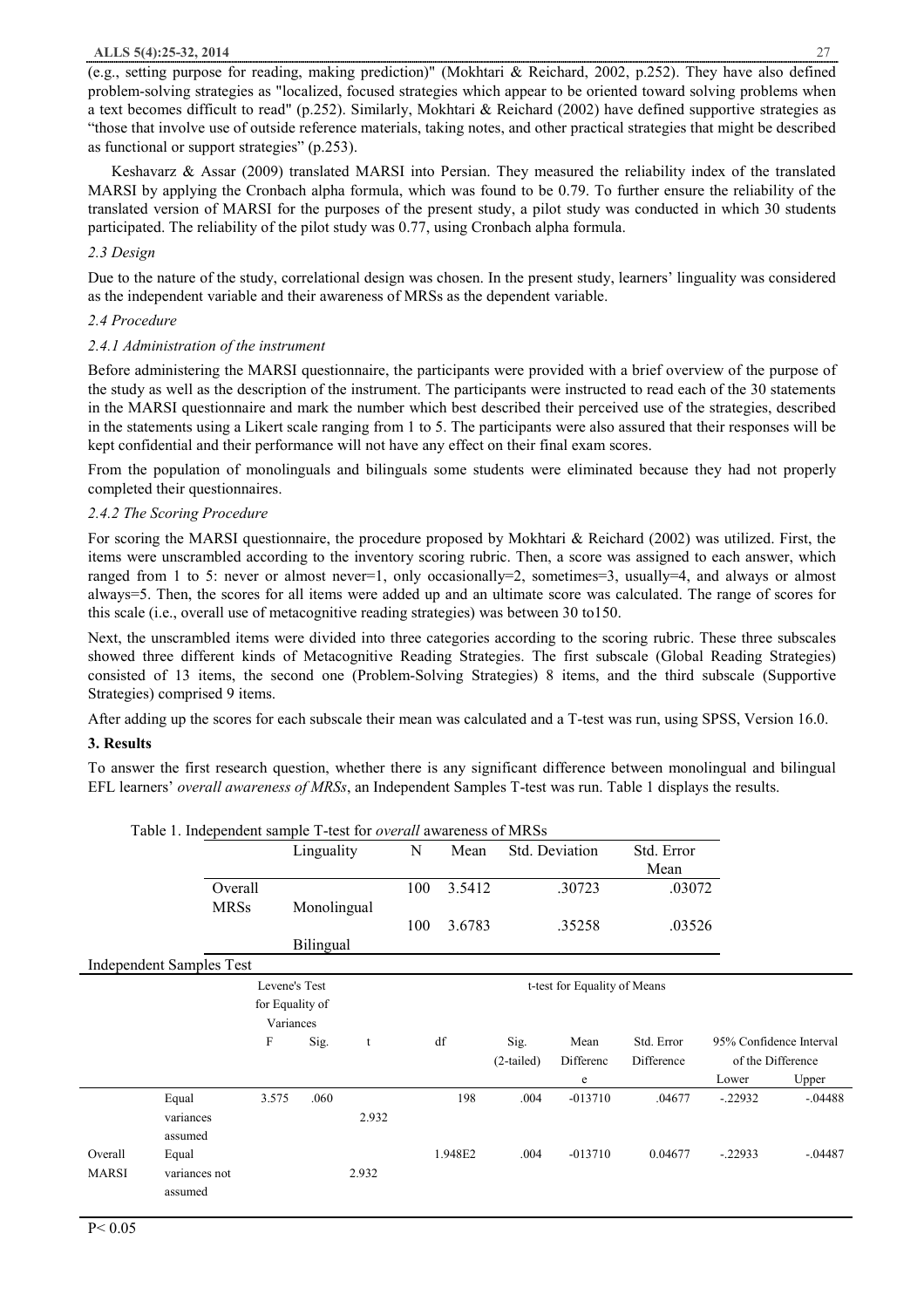As the results show ( $t=2.93$ ,  $df=198$ ,  $P< 0.05$ ), the value of  $P=0.004$  is lower than 0.05 indicating that there is a significant difference between monolingual and bilingual EFL learners' overall use of MRSs. In other words, bilingual learners made more frequent use of these strategies, compared to monolingual participants.

In order to probe the second research question, an Independent Samples T-test was applied to compare monolingual and bilingual mean scores on the perceived use of Global MRSs. The results are presented in Table 2.

|                       |                                   |                                               |             | Table 2. Independent sample T-test for Global MRSs<br>Std. Deviation<br>Std. Error Mean<br>N<br>Mean<br>3.4460<br>100<br>.41117<br>100<br>3.6456<br>.42740<br>t-test for Equality of Means<br>$\mathbf T$<br>df<br>Sig.<br>Mean<br>Std. Error<br>Differenc<br>Differenc<br>$(2-tailed)$<br>$\mathbf e$<br>e |           |      |           |       |          |                                              |
|-----------------------|-----------------------------------|-----------------------------------------------|-------------|-------------------------------------------------------------------------------------------------------------------------------------------------------------------------------------------------------------------------------------------------------------------------------------------------------------|-----------|------|-----------|-------|----------|----------------------------------------------|
|                       |                                   |                                               | Linguality  |                                                                                                                                                                                                                                                                                                             |           |      |           |       |          |                                              |
|                       | Global                            |                                               | Monolingual |                                                                                                                                                                                                                                                                                                             |           |      |           |       | .04112   |                                              |
|                       | <b>MRSs</b>                       |                                               | Bilingual   |                                                                                                                                                                                                                                                                                                             |           |      |           |       | .04274   |                                              |
|                       | <b>Independent Samples Test</b>   |                                               |             |                                                                                                                                                                                                                                                                                                             |           |      |           |       |          |                                              |
|                       |                                   | Levene's Test<br>for Equality<br>of Variances |             |                                                                                                                                                                                                                                                                                                             |           |      |           |       |          |                                              |
|                       |                                   | F                                             | Sig.        |                                                                                                                                                                                                                                                                                                             |           |      |           |       |          | 95% Confidence Interval<br>of the Difference |
|                       |                                   |                                               |             |                                                                                                                                                                                                                                                                                                             |           |      |           |       | Lower    | Upper                                        |
| Global<br><b>MRSs</b> | Equal<br>variances<br>assumed     | .031                                          | .860        | 3.366                                                                                                                                                                                                                                                                                                       | 198       | .001 | $-.19960$ | .5931 | $-31655$ | $-.08265$                                    |
|                       | Equal<br>variances not<br>assumed |                                               |             | 3.366                                                                                                                                                                                                                                                                                                       | 1.97983E2 | .001 | $-.19960$ | .5931 | $-31656$ | $-08264$                                     |

P<0.05

As displayed in Table 2 ( $t=3.36$ ,  $df=198$ ,  $P<0.05$ ), the value of P is 0.001. Since this figure is lower than 0.05, it can be concluded that there is a significant difference between monolingual and bilingual learners' awareness and use of Global MRSs.

To investigate the third research question exploring possible significant differences between monolingual and bilingual EFL learners' perceived use of Problem-Solving MRSs, an Independent Samples T-test was run to compare these two groups' mean scores. The results are displayed in Table 3.

|       |                                 | Table 3. Independent Samples T-tests for the use of Problem-solving MRSs |             |      |         |         |                |                         |                   |        |  |  |  |
|-------|---------------------------------|--------------------------------------------------------------------------|-------------|------|---------|---------|----------------|-------------------------|-------------------|--------|--|--|--|
|       |                                 | Linguality                                                               |             |      |         | Mean    | Std. Deviation |                         | Std. Error Mean   |        |  |  |  |
|       | $P-S$                           |                                                                          |             |      | 100     | 3.12600 | 3.30173        |                         | .33017            |        |  |  |  |
|       |                                 |                                                                          | Monolingual |      |         |         |                |                         |                   |        |  |  |  |
|       |                                 |                                                                          | Bilingual   |      | 100     | 3.18000 | 3.56186        |                         | .35619            |        |  |  |  |
|       | <b>Independent Samples Test</b> |                                                                          |             |      |         |         |                |                         |                   |        |  |  |  |
|       |                                 | Levene's Test for                                                        |             |      |         |         |                |                         |                   |        |  |  |  |
|       | Equality of                     |                                                                          |             |      |         |         |                |                         |                   |        |  |  |  |
|       |                                 | Variances                                                                |             |      |         |         |                |                         |                   |        |  |  |  |
|       | F<br>Sig.                       |                                                                          | T           | df   | Sig.    | Mean    | Std. Error     | 95% Confidence Interval |                   |        |  |  |  |
|       |                                 |                                                                          |             |      |         | $(2 -$  | Difference     | Difference              | of the Difference |        |  |  |  |
|       |                                 |                                                                          |             |      |         | tailed) |                |                         | Lower             | Upper  |  |  |  |
| $P-S$ | Equal                           | .659                                                                     | .418        | 1.11 | 198     | .268    | $-.54000$      | .48568                  | $-1.49776$        | .41776 |  |  |  |
|       | variances                       |                                                                          |             | 2    |         |         |                |                         |                   |        |  |  |  |
|       | assumed                         |                                                                          |             |      |         |         |                |                         |                   |        |  |  |  |
|       | Equal                           |                                                                          |             | 1.11 | 1.969E2 | .268    | $-.54000$      | .48568                  | $-1.49780$        | .41780 |  |  |  |
|       | variances                       |                                                                          |             | 2    |         |         |                |                         |                   |        |  |  |  |
|       | not                             |                                                                          |             |      |         |         |                |                         |                   |        |  |  |  |
|       | assumed                         |                                                                          |             |      |         |         |                |                         |                   |        |  |  |  |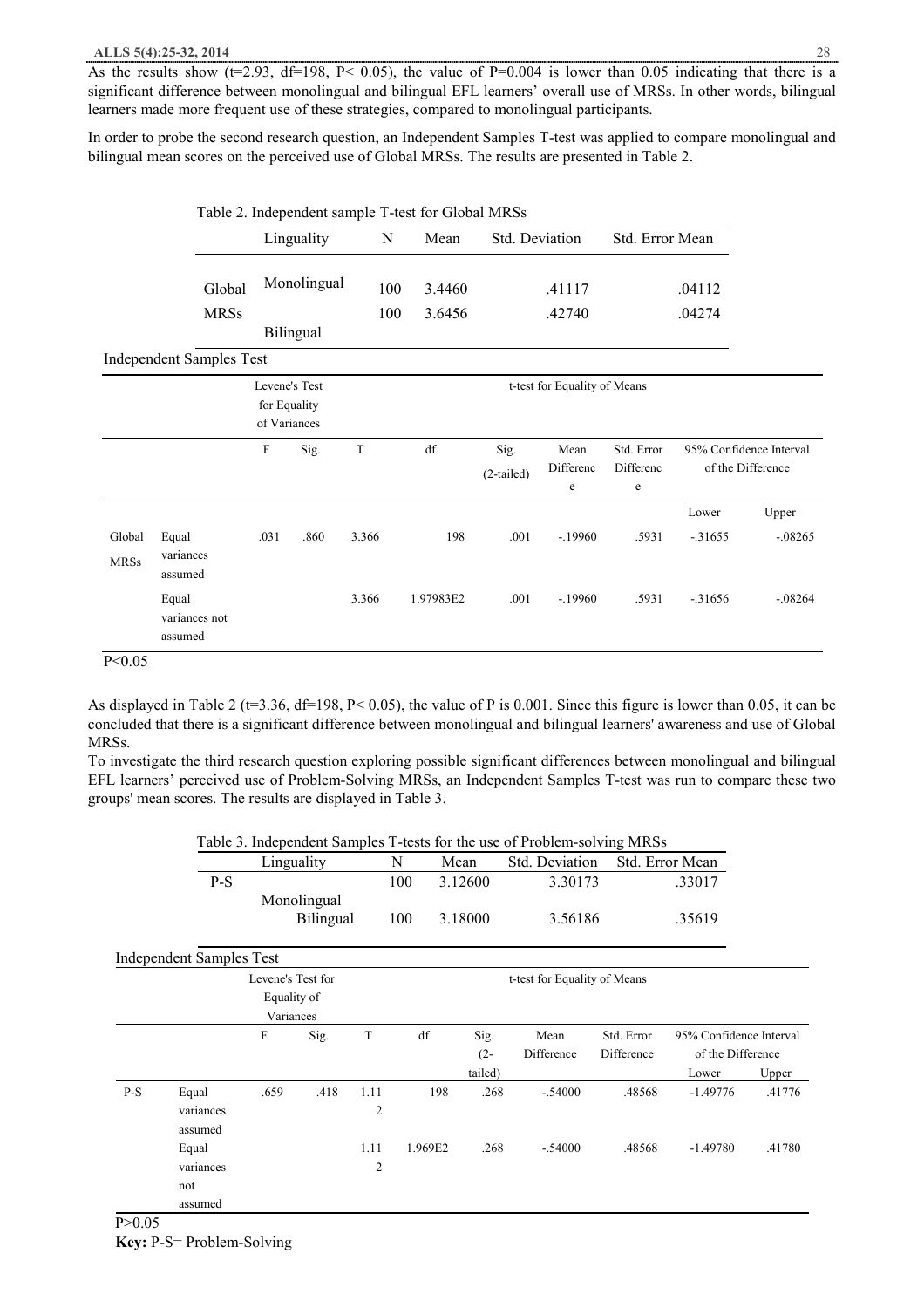The results of the Independent Samples T-test ( $t=1.11$ ,  $df=198$ ,  $P<0.05$ ) indicate that the value of P equals 0.26. Since this figure is greater than the 0.05 level of significance it can be concluded that there is no significant difference between monolingual and bilingual EFL learners' use of Problem Solving MRSs.

To investigate the fourth research question exploring the significant differences between monolingual and bilingual EFL learners' use of Supportive MRSs, an Independent Samples T-test was run to compare the two groups' mean scores, as illustrated in Table 4.

|                     |                                   |                                               | Linguality                   |                          | N       | Mean                | Std. Deviation     |                          |                                                 | Std. Error Mean |  |  |
|---------------------|-----------------------------------|-----------------------------------------------|------------------------------|--------------------------|---------|---------------------|--------------------|--------------------------|-------------------------------------------------|-----------------|--|--|
| $S-$<br><b>MRSs</b> |                                   | Monolingual                                   |                              |                          | 100     | 3.3456              |                    | .48715                   |                                                 | .04871          |  |  |
|                     |                                   | Bilingual                                     |                              |                          | 100     | 3.4223              |                    | .52596                   |                                                 | .05260          |  |  |
|                     | <b>Independent Samples Test</b>   |                                               |                              |                          |         |                     |                    |                          |                                                 |                 |  |  |
|                     |                                   | Levene's Test<br>for Equality<br>of Variances | t-test for Equality of Means |                          |         |                     |                    |                          |                                                 |                 |  |  |
|                     |                                   | $\mathbf F$                                   | Sig.                         | $\mathbf T$              | df      | Sig. (2-<br>tailed) | Mean<br>Difference | Std. Error<br>Difference | 95% Confidence<br>Interval of the<br>Difference |                 |  |  |
|                     |                                   |                                               |                              |                          |         |                     |                    |                          | Lower                                           | Upper           |  |  |
|                     | Equal<br>variances<br>assumed     | 1.079                                         | .300                         | 1.07<br>$\boldsymbol{0}$ | 198     | .286                | $-.07670$          | .07169                   | $-21807$                                        | .06467          |  |  |
| $S-$<br><b>MRSs</b> | Equal<br>variances not<br>assumed |                                               |                              | 1.07<br>$\boldsymbol{0}$ | 196.848 | .286                | $-.07670$          | .07169                   | $-21808$                                        | .06468          |  |  |

Table 4. Independent sample T-test for Supportive MRSs

P>0.05

**Key:** S-MRSs=Supportive Metacognitive Reading Strategies

As the results show ( $t=1.07$ ,  $df=198$ , P $>0.05$ ), the value of P equals 0.28, which is greater than the 0.05 level of significance. Thus, it can be concluded that there is no significant difference between monolingual and bilingual EFL learners' use of Supportive MRSs.

To sum up, the results of data analyses revealed that there are significant differences between monolingual and bilingual EFL learners' use of Overall and Global MRSs, but no significant difference was found between monolingual and bilingual EFL learners' use of Problem-solving and Supportive MRSs.

#### **4. Discussion**

The results of the present study revealed that bilingual EFL learners use overall and global MRSs more than monolingual learners. This finding supports the results of Maghsudi & Talebi's (2009) study, in which the effect of bilinguality on the awareness and use of cognitive, metacognitive, and total cognitive/metacognitive strategies was investigated with respect to the participants' language proficiency level. The findings of Maghsudi & Talebi's study indicated that bilingual learners scored significantly higher than their monolingual peers in the awareness and use of the aforementioned strategies.

The findings of the present study are also in line with the results of a research conducted by Hong-Nam & Leavell (2007), who compared the learning strategy use of 428 Korean monolingual and 420 Korean-Chinese bilingual university students. The bilingual participants in this study used metacognitive strategies most and memory strategies least, while the monolingual learners used compensation strategies most and affective strategies least.

The findings are also in agreement with the results of Tuncer's (2009) research. He investigated the use of language learning strategies by monolingual and bilingual EFL learners, with gender and language proficiency as additional variables. The results of his study indicated that out of these three variables only bilinguality had a significant effect on the use of language learning strategies.

#### **5. Conclusion and Implications**

The analysis of self-reported data in the present study indicates that bilingual learners use Overall and Global MRSs more than monolingual EFL learners. Based on these results, it can be concluded that bilingualism enhances learners' overall awareness and use of metacognitive reading strategies. In other words, they may "know that information and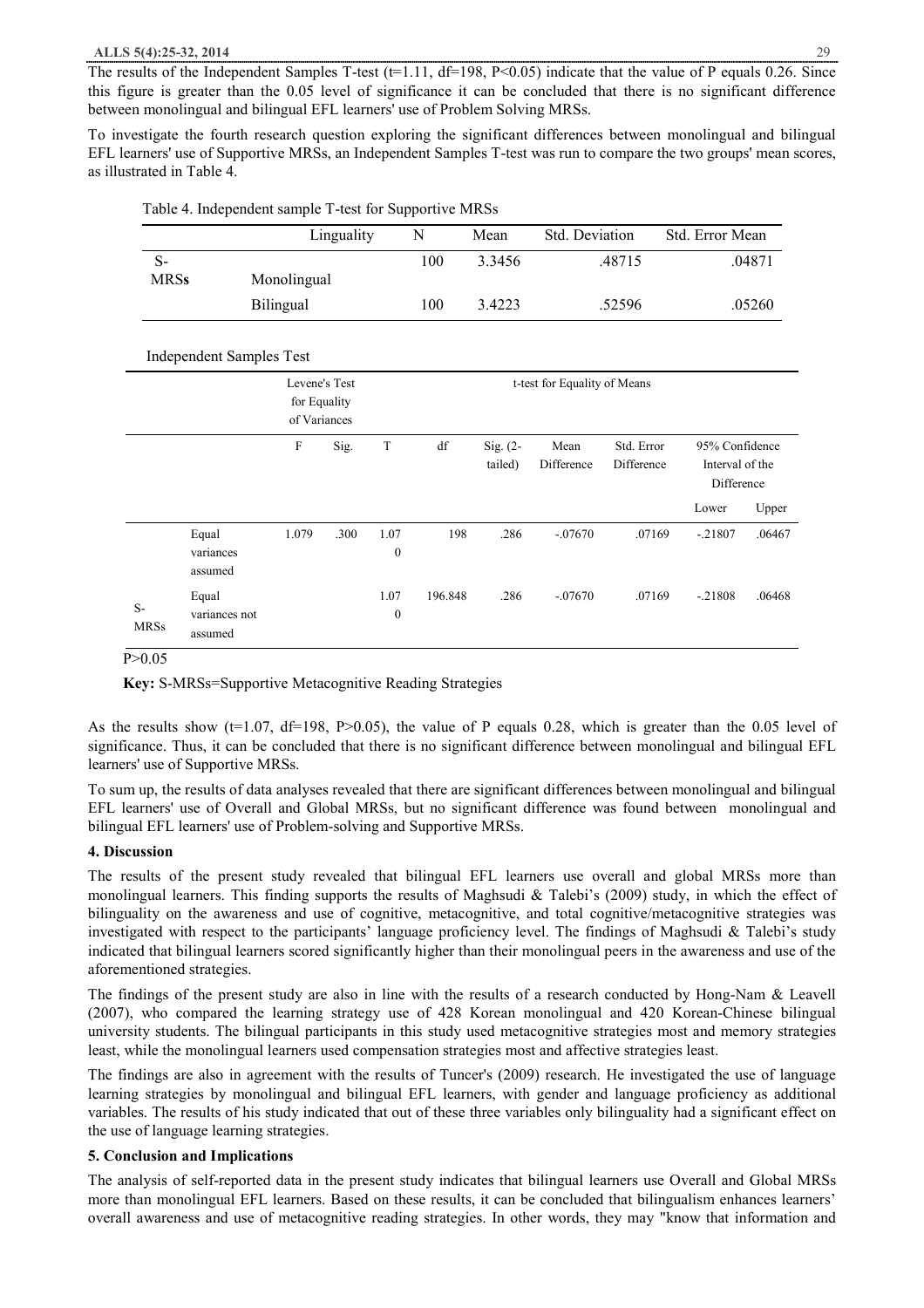strategies learned or acquired in one language could be used to comprehend texts written in another language" (Garcia et al., 1998, p.204).

With respect to the awareness and use of Supportive and Problem-Solving metacognitive strategies, the present study found that bilingual and monolingual EFL learners were not significantly different in their awareness and perceived use of these two strategies. This may be attributable to variables such as proficiency level and attitudes toward reading that were not taken into consideration in the present research.

Moreover, the findings of the present study revealed that monolingual learners, compared to bilinguals, were less aware of global and overall metacognitive reading strategies. Therefore, EFL teachers should try to increase monolingual students' awareness of such strategies and help them become, what Pressley & Afflerbach (1995) call, *constructively responsive* readers.

The main implication of the present study concerns the significant role of metacognitive strategies in the learning process. Teachers need to become familiar with the techniques of learning strategy instruction. They should bear in mind that strategy training is important, and they may need to be trained in how to teach these strategies (O'Malley and Chamot, 1990). Teachers should choose tasks which include reading strategies and they must reflect on how a given strategy can be adequately applied in a particular teaching-learning situation. In other words, they must introduce strategies which can be applied in a variety of reading texts, and students need to be provided with opportunities to practice these strategies.

## **6. Suggestions for Further Research**

The bilingual participants in the present study were Azeri-Persian speakers. This study can be replicated with other bilingual students in Iran or elsewhere. Also variables such as language proficiency, gender, and attitudes towards reading that were not investigated in the present study could be taken into consideration in future studies.

## **Acknowledgement**

The authors wish to thank Dr. Hassan Talebi for his invaluable comments on an earlier version of this paper.

## **References**

Alexander, P .A., & Jetton, T. L. (2000). Learning from text: A multidimensional and developmental perspective. In M. L. Kamil, P. Mosenthal, P. D. Pearson, & R. Barr (eds.)*, Handbook of reading research* (Vol. 3, pp.285-310). Mahwah, NJ: Erlbaum.

Anderson , N. J. (2002). *The role of metacognition in second language teaching and learning*. ERIC Digest. Available online: http//:www.cal.org/resources/digest/0110anderson.html.

Block, E. (1992). See how they read: Comprehension monitoring of L1 and L2 readers. *TESOL Quarterly*, 26, 319-343.

Carrell, P. L. Pharis, B. G., & Liberto, J. C. (1989). Metacognitive strategy training for ESL reading. *TESOL Quarterl*y, 23, 647-678.

Cenoz, J. & Valencia, J. F. (1994). Additive trilingualism: Evidence from the Basque country. *Applied Psycholinguistics*, 15, 195-207.

Cohen, A. D. (1998). *Strategies in learning and using a second language.* London: Longman.

Garcia, G. E., Jimenez, R. T., & Pearson, P. D. (1998). Metacognition, childhood bilingualism, and reading. In D. Hacker, J. Dunlowsky, & A. Graesser (eds.), *Metacognition in Educational Theory and Practice* (pp. 193-219). New Jersey: Lawrence Erlbaum.

Grabe, W., & Stoller, F. (2002). Reading for academic purposes: Guidelines for the ESL/EFL teacher. In M. Celce-Murcia (ed.), *Methods in teaching English as a second or foreign language* (pp. 187-204). Boston: Heinle & Heinle.

Grabe, W., & Stoller, F. (2002). *Teaching and researching reading: Applied linguistics in action*. New York: Longman.

Grenfell, M., & Harris, V. (2006). Strategy use of bilingual learners: A research agenda. Paper presented at the British Educational Research Association Annual Conference, University of Warwick, 6-9 September, 2006.

Guthrie, J., & Wigfield, A. (1999). How motivation fits into a science of reading. *Scientific Studies of Reading*, 3, 199- 205.

Hakuta, K. (1990). Bilingualism & bilingual education: A research perspective. NCBE FOCUS: *Occasional Papers in Bilingual Education*, 1, 1-13. Washington, DC: National Clearinghouse for Bilingual Education.

Hardin , V. (2001). Transfer and variation in cognitive reading strategies of Latino fourth-grade students in a late-exit program. *Bilingual Research Journal*, 25(4), 1-21.

Hong-Nam, K., & Leavell, A. G. (2007). A comparative study of language learning strategy use in an EFL context: Monolingual Korean and bilingual Korean-Chinese university students. *Journal of Asia Pacific Education Review*, 8  $(1), 71-88.$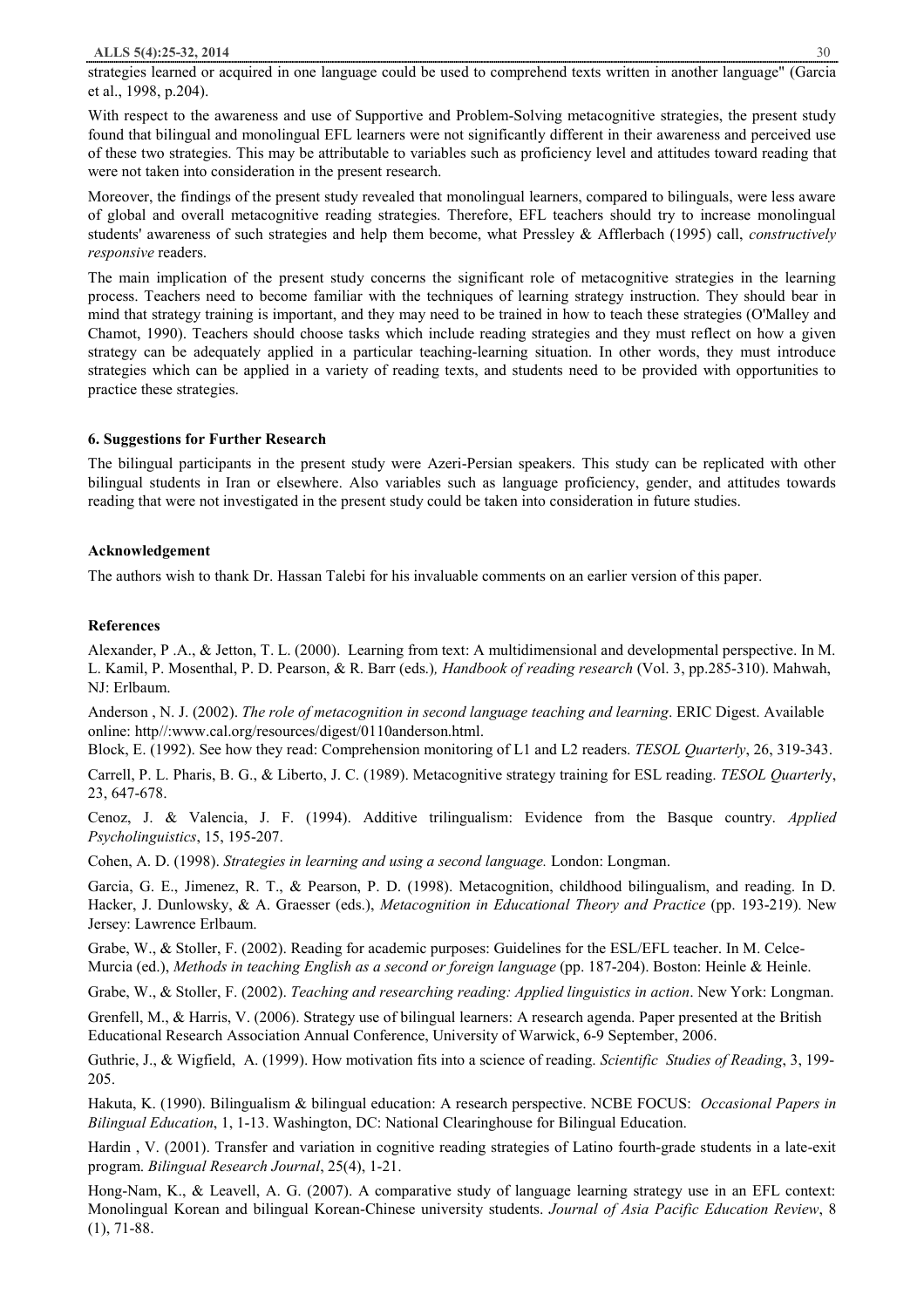Keshavarz, M. H. & Assar, M. (2009). Reading comprehension ability and metacognitive awareness of reading strategies among high, mid and low ambiguity tolerance EAP students. *Iranian Journal of Applied Language Studies*, 1 (2), 71-108.

Keshavarz, M. H. & Astaneh, H. (2004). The impact of bilinguality on the learning of English vocabulary as a foreign language (L3). *International Journal of Bilingual Education and Bilingualism***,** 7 (4), 295-302.

Klein, E. C. (1995). Second versus third language acquisition: Is there a difference? *Language Learning,* 45 (3), 419- 465.

Lawrence, L. J. (2007). Cognitive and metacognitive reading strategies revisited: Implications for instruction. *Reading Matrix*, 7 (3), 55-71.

Maghsudi, M. & Talebi, H. (2009). The impact of linguality on the cognitive and metacognitive reading strategies awareness and reading comprehension ability. *Journal of Social Sciences*, 18(2), 119-126.

Mokhtari, K., & Reichard, C. (2002). Assessing students' metacognitive awareness of reading strategies. *Journal of Educational Psychology*, 94 (2), 249-259.

Moreno, V., & DiVesta, F. ( 1991). Cross-cultural comparison of study habits. *Journal of Educational Psychology*, 83 (2), 231-239.

O'Malley, J. M. & Chamot, A. U. (1990). *Learning strategies in second language acquisition*. Cambridge: Cambridge University Press.

Oxford, R. L. (1990). *Language learning strategies: What every teacher should know*. New York: Newbury House.

Padron, Y. N., Knight, S. L., & Waxman, H. C. (1986). Analyzing bilingual and monolingual students' perception of their reading strategies. *The Reading Teacher*, 39 (5), 430-433.

Padron,Y. N., & Waxman, H.(2001). The reading strategies of bilingual and monolingual students. *The Journal of Social Psychology*, 128 (5), 697-698.

Pressley, M., & Afflerbach, P. (1995). *Verbal protocols of reading: The nature of constructively responsive reading.* Hillsdale, NJ: Lawrence Erlbaum Associates Inc.

Pressley, M. (2000). What should comprehension instruction be the instruction of? In M. L. Kamil, P. B. Mosenthal, P. D. Pearson, & R. Barr (eds.), *Handbook of reading research* (Vol.3, pp.545-561). Mahwah NJ: Erlbaum.

Santana, J. C. (2003). Moving towards metacognition. Unpublished master's thesis, Universidad Panamericana, Guadalajara. Available online at: www.readingmatrix.com/conference/pp/proceedings2005/Santana.pdf.

Sheory, R. & Mokhtari, K. (2001). Differences in the metacognitive awareness of reading strategies among native and non-native readers. *System*, 29, 431-449.

Şenay Şen, H. (2009). The relationship between the use of metacognitive strategies and reading comprehension. *Procedia Social and Bilingual Sciences* 1, 2301-2305.

Tuncer, U. (2009). How do monolingual and bilingual language learners differ in the use of learning strategies while learning a foreign language? Evidences from Mersin University. *Procedia Social and Behavioral Sciences* 1, 852-856.

Xianming, X. (2007). A study of first-year college students' metacognitive awareness of reading strategies. *Journal of Social Sciences*, 1 (1), 93-107.

Zobl, H. (1993). Prior linguistic knowledge and the conservation of the learning procedure: Grammaticality judgments of unilingual and multilingual learners. In S. M. Gass and L. Selinker (eds), *Language transfer in language learning* (pp. 176–196). Amsterdam: John Benjamins.

#### **Appendix**

Metacognitive Awareness of Reading Strategies Inventory (MARSI) Version 1.0

**Source:** Mokhtari, K., and Reichard, C. (2002)

**Directions:** Listed below are statements about what people do when they read academic or school related materials, such as textbooks, library books, etc. Five numbers follow each statement  $(1, 2, 3, 4,$  and 5) and each number means the following:

 **1** means "I **never or almost never** do this."

 **2** means "I do this **only occasionall**y."

**3** means "I **sometimes** do this." (About 50% of the time.)

 **4** means "I **usually** do this."

 **5** means " I **always or almost always** do this."

After reading each statement, **circle the number** (1, 2, 3, 4, 5) that applies to you using the scale provided. Please note that **there is no right or wrong answers** to the statements in this inventory.